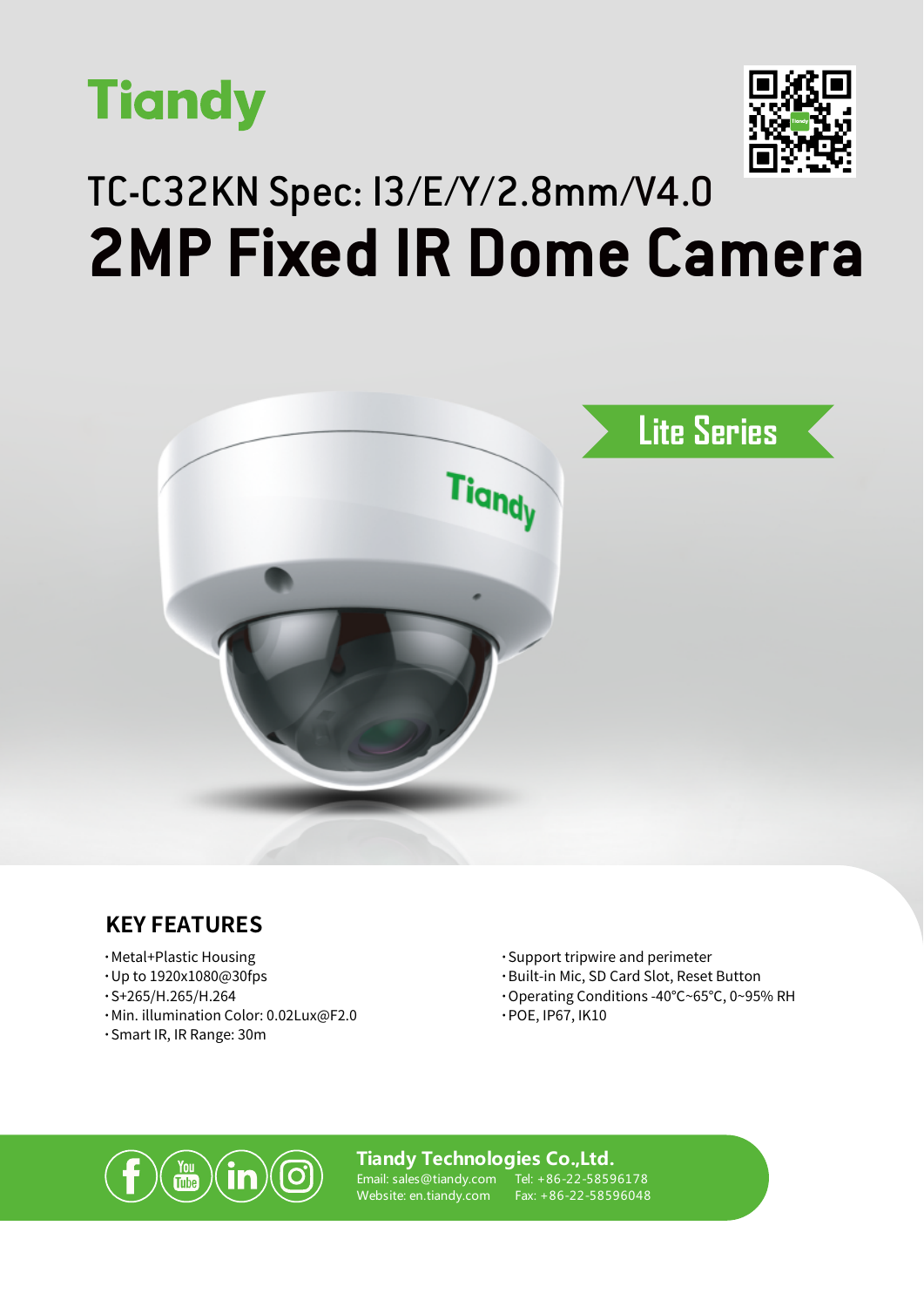# **Tiandy**

### **SPECIFICATIONS**

| <b>Camera</b>                |                                                                                           |
|------------------------------|-------------------------------------------------------------------------------------------|
| <b>Image Sensor</b>          | 1/2.8" CMOS                                                                               |
| <b>Signal System</b>         | PAL/NTSC                                                                                  |
| <b>Min. Illumination</b>     | Color: 0.02Lux@ (F2.0, ACG ON), B/W: 0Lux with IR                                         |
| <b>Shutter Time</b>          | 1s to 1/100,000s                                                                          |
| Day & Night                  | Dual IR Cut Filter with Auto Switch                                                       |
| <b>Wide Dynamic Range</b>    | Digital WDR                                                                               |
| <b>Angle Adjustment</b>      | pan $0\sim 330^\circ$ , tilt $0\sim 75^\circ$ , roate $0\sim 350^\circ$                   |
| Lens                         |                                                                                           |
| <b>Lens Type</b>             | Fixed                                                                                     |
| <b>Focus</b>                 | 2.8 <sub>mm</sub>                                                                         |
| <b>Lens Mount</b>            | M12                                                                                       |
| <b>Aperture</b>              | F2.0, Fixed                                                                               |
| <b>FOV</b>                   | Horizontal field of view: 99.7°                                                           |
| <b>Illuminator</b>           |                                                                                           |
| <b>IR LEDs</b>               | 8                                                                                         |
| <b>IR Range</b>              | Up to 30m                                                                                 |
| Wavelength                   | 850nm                                                                                     |
| <b>White LEDs/Warmlights</b> | N/A                                                                                       |
| <b>Compression Standard</b>  |                                                                                           |
| <b>Video Compression</b>     | S+265/H.265/H.264                                                                         |
| <b>Video Bit Rate</b>        | 32Kbps~6Mbps                                                                              |
| <b>Audio Compression</b>     | G.711/G.711U/ADPCM                                                                        |
| <b>Audio Bit Rate</b>        | 8K~48Kbps                                                                                 |
| Image                        |                                                                                           |
| <b>Max. Resolution</b>       | 1920x1080                                                                                 |
| <b>Main Stream</b>           | PAL: 25fps (1920×1080, 1280×720, 704×576, 640×480)                                        |
|                              | NTSC: 30fps (1920×1080,1280×720, 704×480, 640×480)                                        |
| <b>Sub Stream</b>            | PAL: 25fps (704x576, 704x288, 640x360, 352x288)                                           |
|                              | NTSC: 30fps (704x480, 704x240, 640x360, 352x240)                                          |
| <b>Third Stream</b>          | N/A                                                                                       |
| <b>Image Setting</b>         | Saturation, brightness, contrast, sharpness, adjustable by client software or web browser |
| <b>Image Enhancement</b>     | BLC/3D DNR/HLC                                                                            |
| <b>ROI</b>                   | N/A                                                                                       |
| <b>OSD</b>                   | 16x16, 32x32, 48x48, adaptable size, Letters Such as Week, Date, Time, Total 3 Regions    |
| <b>Picture Overlay</b>       | N/A                                                                                       |
| <b>Privacy Mask</b>          | Yes, 4 regions                                                                            |
| <b>Smart Defog</b>           | Yes                                                                                       |
| <b>Feature</b>               |                                                                                           |
| <b>Alarm Trigger</b>         | Motion Detection, Mask Alarm, IP Address Conflict                                         |
| <b>Video Analytics</b>       | Tripwire, Perimeter                                                                       |
| Early Warning(EW)            | N/A                                                                                       |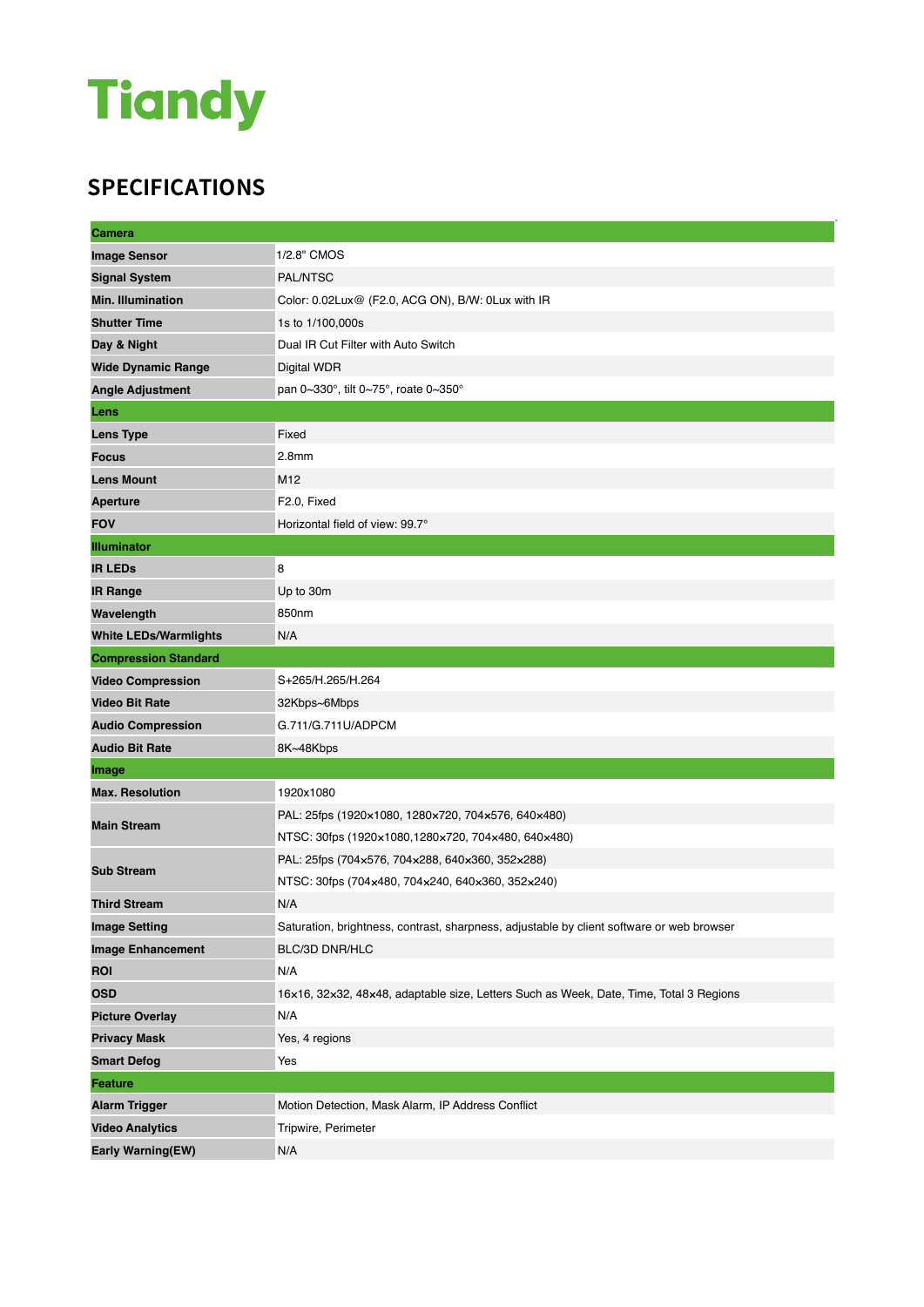# **Tiandy**

| <b>Network</b>                 |                                                                                                                                                                        |
|--------------------------------|------------------------------------------------------------------------------------------------------------------------------------------------------------------------|
| <b>ANR</b>                     | Yes, auto store video in SD card when NVR disconnected, and upload video to NVR when resumed<br>connection (Only Support Tiandy ANR NVR)                               |
| <b>Protocols</b>               | TCP/IP, HTTP, FTP, DHCP, DNS, DDNS, MULTICAST, IPV4, NTP, UDP, Telnet, ICMP, RTP, RTSP, UPnP                                                                           |
| <b>System Compatibility</b>    | ONVIF (PROFILE S/T/G), SDK, P2P(Mutually exclusive with Profile G)                                                                                                     |
| <b>Remote Connection</b>       | ≤7                                                                                                                                                                     |
| <b>Client</b>                  | Easy7, EasyLive                                                                                                                                                        |
| <b>Web Version</b>             | Web5                                                                                                                                                                   |
| Interface                      |                                                                                                                                                                        |
| <b>Communication Interface</b> | 1 RJ45 10M/ 100M self adaptive Ethernet port                                                                                                                           |
| Audio I/O                      | Mic in                                                                                                                                                                 |
| Alarm I/O                      | N/A                                                                                                                                                                    |
| <b>Reset Button</b>            | Yes                                                                                                                                                                    |
| <b>On-board storage</b>        | Built-in MicroSD card slot, up to 512 GB                                                                                                                               |
| <b>General</b>                 |                                                                                                                                                                        |
| <b>Firmware Version</b>        |                                                                                                                                                                        |
| <b>Web Client Language</b>     | 15 languages<br>English, Russian, Spanish, Korean, Italian, Turkish, Simple Chinese, Traditional Chinese, Thai, French,<br>Polish, Dutch, Hebraism, Arabic, Vietnamese |
| <b>Operating Conditions</b>    | $-40^{\circ}$ C $\sim$ 65°C. 0 $\sim$ 95% RH                                                                                                                           |
| <b>Power Supply</b>            | DC 12V±25%, PoE (802.3af)                                                                                                                                              |
| <b>Power Consumption</b>       | MAX: 5W (12V) MAX: 6W (PoE)                                                                                                                                            |
| <b>Protection</b>              | IP67, IK10, Lightning protection, surge protection and voltage transient protection meets EN 55035:2017                                                                |
| <b>Heater</b>                  | N/A                                                                                                                                                                    |
| <b>Dimensions</b>              | Φ120×90mm (Φ4.72×3.54inch)                                                                                                                                             |
| Weight                         | $0.4$ Kg $(0.88$ lb)                                                                                                                                                   |

\* Listed resolutions are only selectable options. It does not mean that all streams can work at their maximum resolution at the same time.

### **AVAILABLE MODEL TC-C32KN SPEC: I3/E/Y/2.8MM/V4.0**